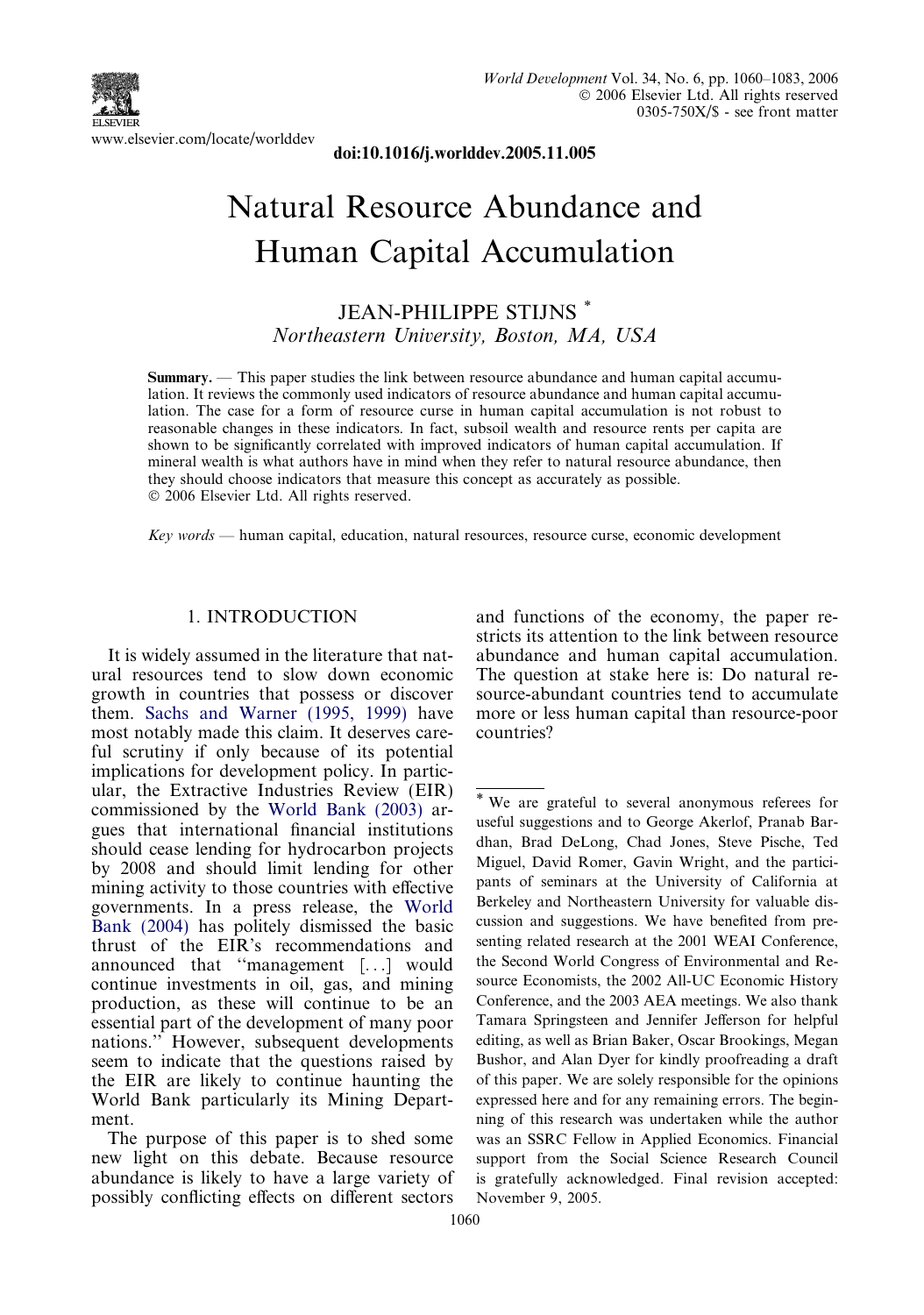That human capital accumulation accompanies mineral activities should be positive news from the perspective of economic development. Human capital accumulation is a crucial issue for economic development in all countries. [Barro \(1997, 2001\)](#page--1-0) argues that education permanently increases the efficiency of the labor force by fostering democracy. He also argues that human capital facilitates the absorption of superior technologies from leading countries. This technology-absorption effect is supposed to be especially important at the secondary and higher education levels. Similarly, [Aghion,](#page--1-0) [Caroli, and Garcia-Penalosa \(1999\)](#page--1-0) assert that education creates better conditions for good governance by improving health and enhancing equality.

Development economists, most notably [Sen](#page--1-0) [\(1999\)](#page--1-0), stress the importance of education, and in particular the importance of educating women in developing countries. The marginal social returns of education for growth are considered sizeable at the human capital levels characteristic of developing economies. Additionally, given the high degree of income inequality prevailing in these countries, education is often considered a better indicator of the median level of development than gross domestic product per capita.

Let us briefly review the limited literature dealing with the nexus between resource abundance and human capital accumulation. [Gylfa](#page--1-0)[son \(2001\)](#page--1-0) shows that public expenditure on education relative to national income, expected years of schooling for girls, and gross secondary enrollment are all inversely related to the share of natural capital in national wealth across countries. He concludes that natural capital appears to crowd out human capital, thereby slowing the pace of economic development. Gylfason asserts, ''nations that are confident that their natural resources are their most important asset may inadvertently—and perhaps even deliberately!—neglect the development of their [other] resources, by devoting inadequate attention and expenditure to education.'' He goes on to add, ''their natural wealth may blind them to the need for educating their children.''

[Birdsall, Pinckney, and Sabot \(2001\)](#page--1-0) start by observing that most governments around the world extol the benefits of education while claiming that their investment in education is limited because of a lack of money. Indeed, the EIR ([World Bank, 2003\)](#page--1-0) reports that governments ''believe that [extractive] industries contribute to [...] poverty alleviation [and that] revenues from extractive industries can be used for [...] education [...]'' (Vol. 3, Annex 5, p. 102). As [Birdsall](#page--1-0) et al. (2001) note, if limits on human capital investment primarily result from binding government constraints, resource abundance should induce additional investment, all else equal. Yet, these authors argue that the data tell another story: resource-abundant countries, on average, invest less in education than other countries.

Just how surprising we can find the paradoxical result reported by Birdsall and her coauthors is debatable. On one hand, [Wade \(1992\)](#page--1-0) argues that, in Latin America for example, governments controlled by the owners of natural resources have no incentive to invest in basic skills. The idea is that in resource-abundant countries, with plentiful foreign exchange, there is no incentive for the political elite to invest in basic skills so as to export the manufactures needed to pay for imports. Rather, the resource-owning elite have a tendency in these circumstances to use the country's resources to invest in highly skilled labor, particularly in the form of college-level education for their children.

On the other hand, it is surprising that while mineral states tend to lavishly spend their revenues on numerous development projects and programs (see, e.g., [Ascher, 1999\)](#page--1-0), education would be the only exception. It is even more surprising to read that in regard to education, the same mineral states actually spend *less* than other states. In fact, in an under appreciated paper about resource abundance and economic growth, [Davis \(1995\)](#page--1-0) finds human capital accumulation indicators to be higher in mineral countries than non-mineral countries. The results in this paper support his conclusions. This paper explains why [Gylfason \(2001\)](#page--1-0) and [Bird](#page--1-0)sall *et al.* [\(2001\)](#page--1-0) have reached different conclusions. It improves upon [Davis \(1995\)](#page--1-0) by using richer human capital data and better resource abundance measures.

This paper is organized as follows. Section 2 presents the data used, paying close attention to the different indicators of resource abundance and human capital accumulation used in the literature in order to better understand why they lead us to strikingly different conclusions. Section 3 reports and comments on linear correlation coefficients between these various resource abundance and human capital accumulation indicators. These correlation coefficients are bootstrapped to generate confidence intervals